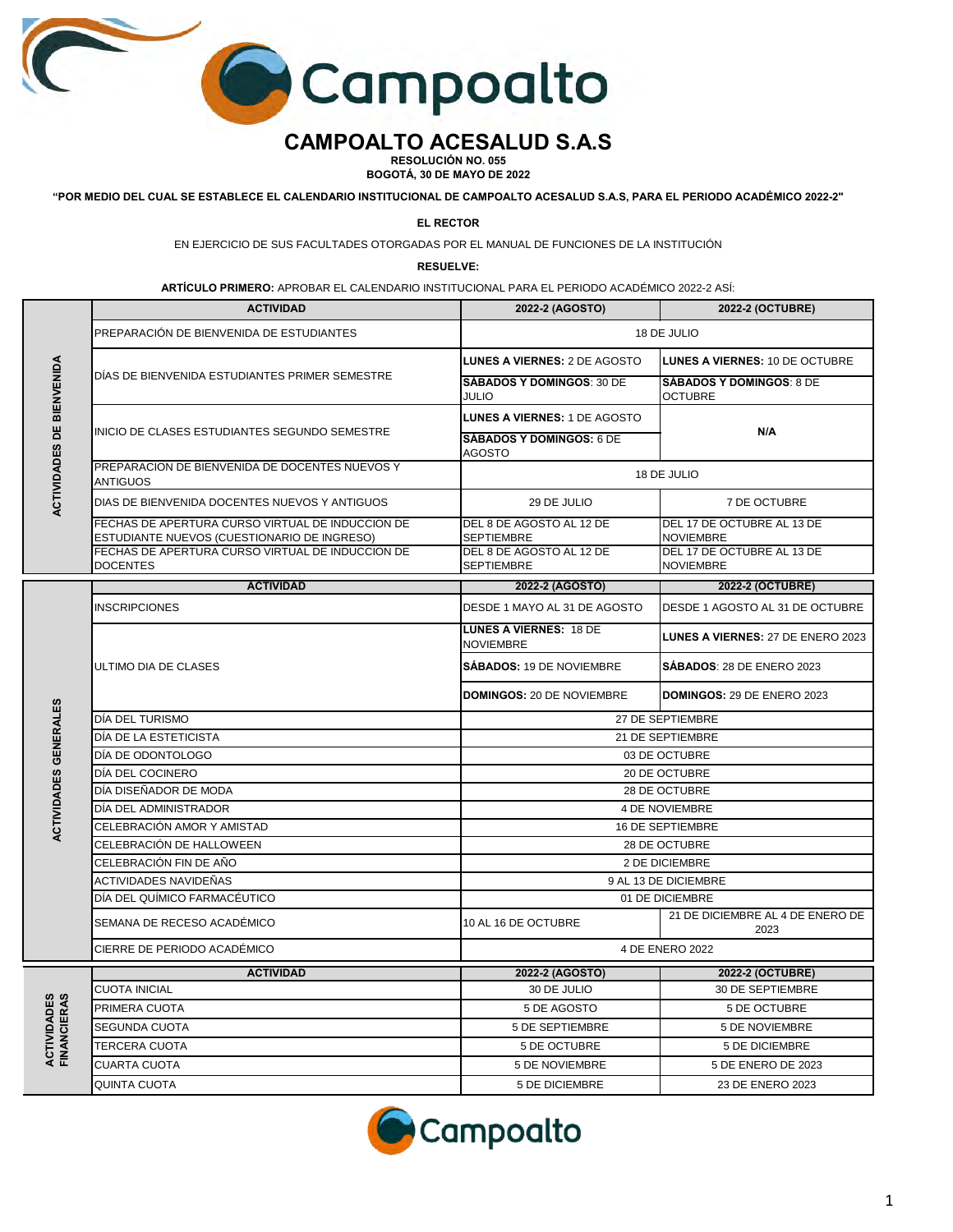## Campoalto

|                                                          |                                                                                                       | <b>ACTIVIDAD</b>                                     | 2022-2 (AGOSTO)                        | 2022-2 (OCTUBRE)                                   |
|----------------------------------------------------------|-------------------------------------------------------------------------------------------------------|------------------------------------------------------|----------------------------------------|----------------------------------------------------|
| EVALUACIÓN INSTITUCIONAL<br>빔<br><b>ACTIVIDADES</b>      | <b>ESTUDIANTES</b>                                                                                    | APLICACIÓN DE LA EVALUACIÓN DOCENTE POR PARTE DE LOS | DE 1 AL 30 DE NOVIEMBRE                |                                                    |
|                                                          | APLICACIÓN ENCUESTA DE SATISFACCIÓN A<br>ESTUDIANTES(TEORÍA)                                          |                                                      | DE 1 DE OCTUBRE AL 30 DE NOVIEMBRE     |                                                    |
|                                                          | (PRÁCTICAS)                                                                                           | APLICACIÓN ENCUESTA DE SATISFACCIÓN A ESTUDIANTES    | ABIERTA HASTA EL 31 DE DICIEMBRE       |                                                    |
|                                                          |                                                                                                       | APLICACIÓN DE ENCUESTA DE AUTOEVALUACIÓN DOCENTE     | DEL 15 DE NOVIEMBRE AL 08 DE DICIEMBRE |                                                    |
|                                                          |                                                                                                       | APLICACIÓN ENCUESTA DE SATISFACCIÓN A EGRESADOS      | ABIERTA HASTA EL 31 DE DICIEMBRE       |                                                    |
|                                                          | EVALUACIÓN PLAN DE MEJORA 2022                                                                        |                                                      | DEL 11 AL 13 DE OCTUBRE                |                                                    |
|                                                          | PLANEACIÓN DE EVALUACIÓN INSTITUCIONAL DE PROGRAMAS                                                   |                                                      | DEL 11 AL 13 DE OCTUBRE                |                                                    |
|                                                          | SESIÓN COMITÉ EVALUADOR                                                                               |                                                      | <b>5 DE DICIEMBRE</b>                  | 26 DE ENERO DE 2023                                |
|                                                          | <b>ACTIVIDAD</b>                                                                                      |                                                      | 2022-2 (AGOSTO)                        | 2022-2 (OCTUBRE)                                   |
| <b>ACTIVIDADES DE</b><br><b>PLANEACIÓN<br/>ACADÉMICA</b> | CONTRATACIÓN DE DOCENTES Y ASIGNACIÓN ACADÉMICA                                                       |                                                      | DEL 11 AL 30 DE JULIO                  | DEL 26 DE SEPTIEMBRE AL 7 DE<br><b>OCTUBRE</b>     |
|                                                          | REVISIÓN CONTRATACIÓN DOCENTE VRS ESTUDIANTES NUEVOS Y<br>ANTIGUOS MATRICULADOS Y CAPACIDAD INSTALADA |                                                      | 8, 15, 22, 26 Y 28 DE JULIO            | 23 Y 30 DE SEPTIEMBRE, 4, Y 6 DE<br><b>OCTUBRE</b> |
|                                                          | PLANEACIÓN ACADÉMICA                                                                                  |                                                      | 27 AL 30 DE SEPTIEMBRE                 |                                                    |
|                                                          | $A$ $C$ Th $B$ $A$ n                                                                                  | 2022-2 (AGOSTO)                                      |                                        |                                                    |

| <b>ACTIVIDAD</b>                          | 2022-2 (AGOSTO)                           |                                              |                                           |                                       |  |
|-------------------------------------------|-------------------------------------------|----------------------------------------------|-------------------------------------------|---------------------------------------|--|
|                                           | <b>PRIMER CORTE</b>                       | <b>SEGUNDO CORTE</b>                         | <b>TERCER CORTE</b>                       | <b>CUARTO CORTE</b>                   |  |
| <b>CURSOS CON APOYO</b><br><b>VIRTUAL</b> | 8 DE AGOSTO AL 12 DE<br><b>SEPTIEMBRE</b> | 13 DE SEPTIEMBRE AL 10<br>DE OCTUBRE         | 11 OCTUBRE AL 13 DE<br><b>NOVIEMBRE</b>   | 14 DE NOVIEMBRE AL 12<br>DE DICIEMBRE |  |
| <b>EVIDENCIAS</b>                         | 9 AL 12 DE SEPTIEMBRE                     | 8 AL 10 DE OCTUBRE                           | 11 AL 13 DE NOVIEMBRE                     | 10 AL 12 DE DICIEMBRE                 |  |
| <b>SUPLETORIOS</b>                        | 24 AL 26 DE SEPTIEMBRE                    | 28 AL 30 DE OCTUBRE                          | 26 AL 28 DE NOVIEMBRE                     | 17 AL 19 DE DICIEMBRE                 |  |
| <b>HABILITACIONES</b>                     | <b>20 DE DICIEMBRE</b>                    |                                              |                                           |                                       |  |
|                                           | <b>2022-2 (OCTUBRE)</b>                   |                                              |                                           |                                       |  |
| <b>ACTIVIDAD</b>                          | <b>PRIMER CORTE</b>                       | <b>SEGUNDO CORTE</b>                         | <b>TERCER CORTE</b>                       | <b>CUARTO CORTE</b>                   |  |
| <b>CURSOS CON APOYO</b><br><b>VIRTUAL</b> | 10 OCTUBRE AL 13 DE NOVIEMBRE             | 14 DE NOVIEMBRE AL 11 DE<br><b>DICIEMBRE</b> | 12 DE DICIEMBRE AL 10 DE<br>ENERO DE 2023 | 11 AL 29 DE ENERO DE<br>2023          |  |
| -----------                               | <b>AA AL AO BE NOVEMBBE</b>               | <b>AO AL AO BE BIOITMORE</b>                 | <b>ZAL JOBE ENERO BE 0000</b>             | 27 AL 29 DE ENERO DE                  |  |

| ACA         | <b>ACTIVIDAD</b>                           | <b>2022-2 (OCTUBRE)</b>       |                                              |                                           |                              |
|-------------|--------------------------------------------|-------------------------------|----------------------------------------------|-------------------------------------------|------------------------------|
|             |                                            | <b>PRIMER CORTE</b>           | <b>SEGUNDO CORTE</b>                         | <b>TERCER CORTE</b>                       | <b>CUARTO CORTE</b>          |
| ACTIVIDADES | <b>ICURSOS CON APOYO</b><br><b>VIRTUAL</b> | 10 OCTUBRE AL 13 DE NOVIEMBRE | 14 DE NOVIEMBRE AL 11 DE<br><b>DICIEMBRE</b> | 12 DE DICIEMBRE AL 10 DE<br>ENERO DE 2023 | 11 AL 29 DE ENERO DE<br>2023 |
|             | <b>EVIDENCIAS</b>                          | 11 AL 13 DE NOVIEMBRE         | 10 AL 12 DE DICIEMBRE                        | 7 AL 10 DE ENERO DE 2022                  | 27 AL 29 DE ENERO DE<br>2023 |
|             | <b>ISUPLETORIOS</b>                        | 26 AL 28 DE NOVIEMBRE         | 17 AL 19 DE DICIEMBRE                        | 13 AL 15 DE ENERO DE 2023                 | 30 DE ENERO DE 2023          |
|             | <b>HABILITACIONES</b>                      | 31 DE ENERO 2023              |                                              |                                           |                              |

|                                                                                | <b>ACTIVIDAD</b>                  | 2022-2 (AGOSTO)                         |  |
|--------------------------------------------------------------------------------|-----------------------------------|-----------------------------------------|--|
| <b>VIONES<br/>ITES Y</b><br><b>ES</b><br>뿜<br>ဖာ<br>c<br>٥<br><b>SO</b><br>ACJ |                                   | <b>LUNES A VIERNES: 26 DE AGOSTO</b>    |  |
|                                                                                | <b>REUNIÓN INICIO DE SEMESTRE</b> | <b>SÁBADOS: 27 DE AGOSTO</b>            |  |
|                                                                                |                                   | <b>DOMINGOS: 28 DE AGOSTO</b>           |  |
|                                                                                | REUNIÓN FINALIZACIÓN DE SEMESTRE  | <b>LUNES A VIERNES: 18 DE NOVIEMBRE</b> |  |
|                                                                                |                                   | <b>SÁBADOS: 19 DE NOVIEMBRE</b>         |  |
|                                                                                |                                   | <b>DOMINGOS: 20 DE NOVIEMBRE</b>        |  |
|                                                                                | REUNIÓN MONITORES DE CLASE        | 22 DE AGOSTO AL 4 DE SEPTIEMBRE         |  |